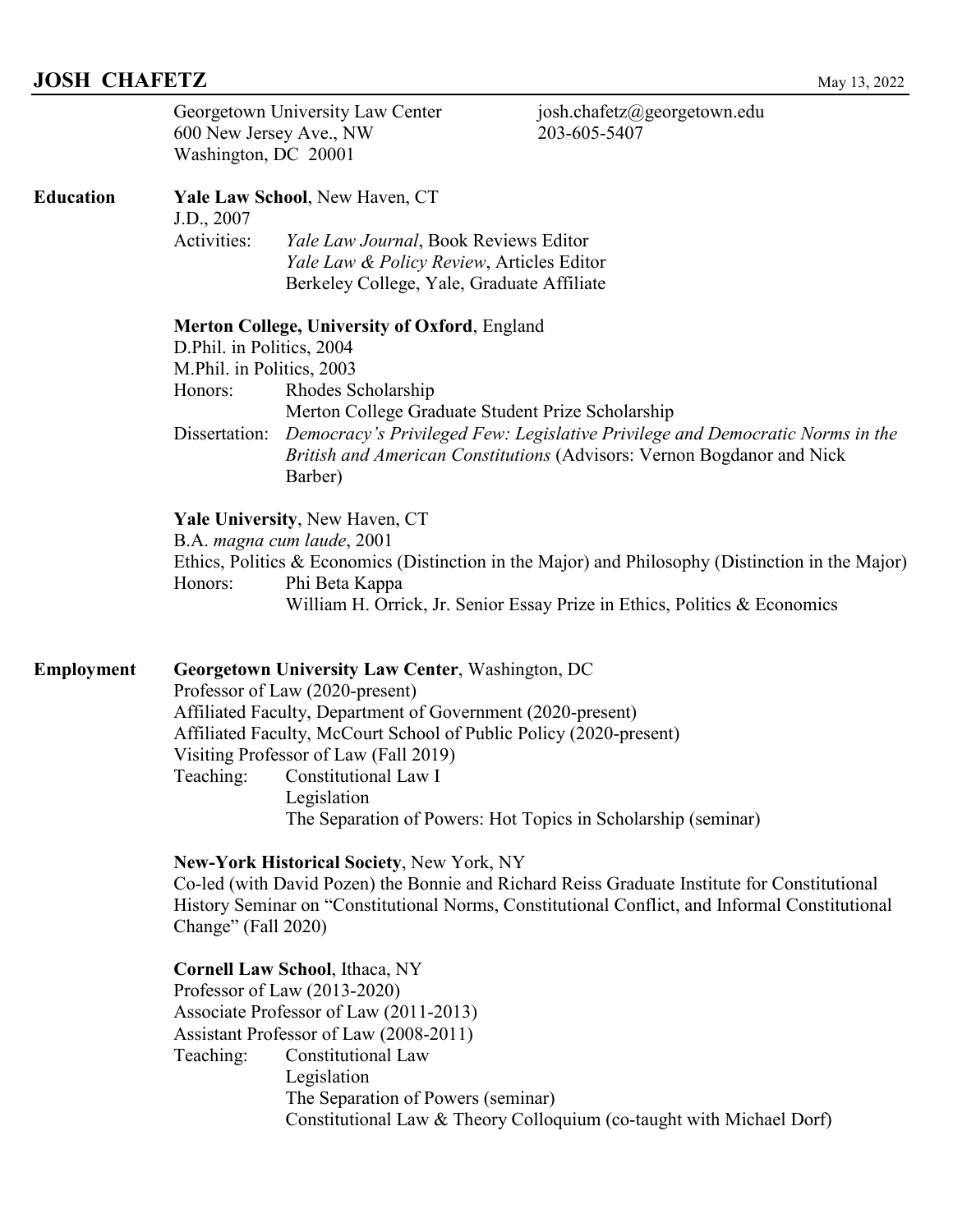Foreign Affairs & the Separation of Powers (seminar co-taught with Sarah Kreps) Legal Drama (one-credit, in-home seminar) The Nature, Functions, and Limits of Law (undergraduate) Constitutional History (directed reading) Federal Indian Law (directed reading)

## **University of Texas School of Law**, Austin, TX

Visiting Professor of Law (Spring 2020) Teaching: Constitutional Law II: Separation of Powers (seminar)

## **University of Brescia**, Italy

Visiting Lecturer, Department of Law (May 2010 & May 2011) Delivered lecture series on constitutional law, parliamentary law, and legislative procedure

## **United States Court of Appeals for the Second Circuit**, New Haven, CT

Law Clerk, Hon. Guido Calabresi (2007-2008)

#### **Yale University**, New Haven, CT

Part-Time Acting Instructor in Yale College (Spring 2007) Taught seminar: The British Origins of the American Constitution. Teaching Assistant, Department of Political Science (Spring 2005 & Spring 2006) Teaching Assistant for Constitutional Law Research Assistant, Professor Akhil Reed Amar, Yale Law School (1999-2002)

## **Skadden, Arps, Slate, Meagher & Flom**, New York, NY Summer Associate (Summer 2006)

## **Publications Books**

CONGRESS'S CONSTITUTION: LEGISLATIVE AUTHORITY AND THE SEPARATION OF POWERS (Yale Univ. Press 2017) (paperback 2019).

→ Reviewed in: *Wall Street Journal*; *Washington Monthly*; *The Federal Lawyer*; *Choice*; *LegBranch.com*; *The Online Library of Law & Liberty*; *Take Care* (eight-reviewer book symposium); *Congress & the Presidency*; *Presidential Studies Quarterly*; *Political Science Quarterly; Yale Law Journal*; *Columbia Law Review*; *Michigan Law Review*.

→ Featured on: *Reason Magazine* podcast; National Constitution Center's "America's Town Hall" panel; New Books in Political Science podcast; Election Law Blog podcast; Midwest Political Science Association Author-Meets-Critics Panel.

DEMOCRACY'S PRIVILEGED FEW: LEGISLATIVE PRIVILEGE AND DEMOCRATIC NORMS IN THE BRITISH AND AMERICAN CONSTITUTIONS (Yale Univ. Press 2007).

→ Reviewed in: *U.S. News & World Report Online*; *Choice; Journal of the American Society of Legislative Clerks and Secretaries*; *Revista de las Cortes Generales* (Spain); *Frontline* (India).

## **Casebook & Hornbook**

LEGISLATION AND STATUTORY INTERPRETATION: CONCEPTS AND INSIGHTS (with William N. Eskridge, Jr. & James J. Brudney) (Foundation Press 3d ed. 2022).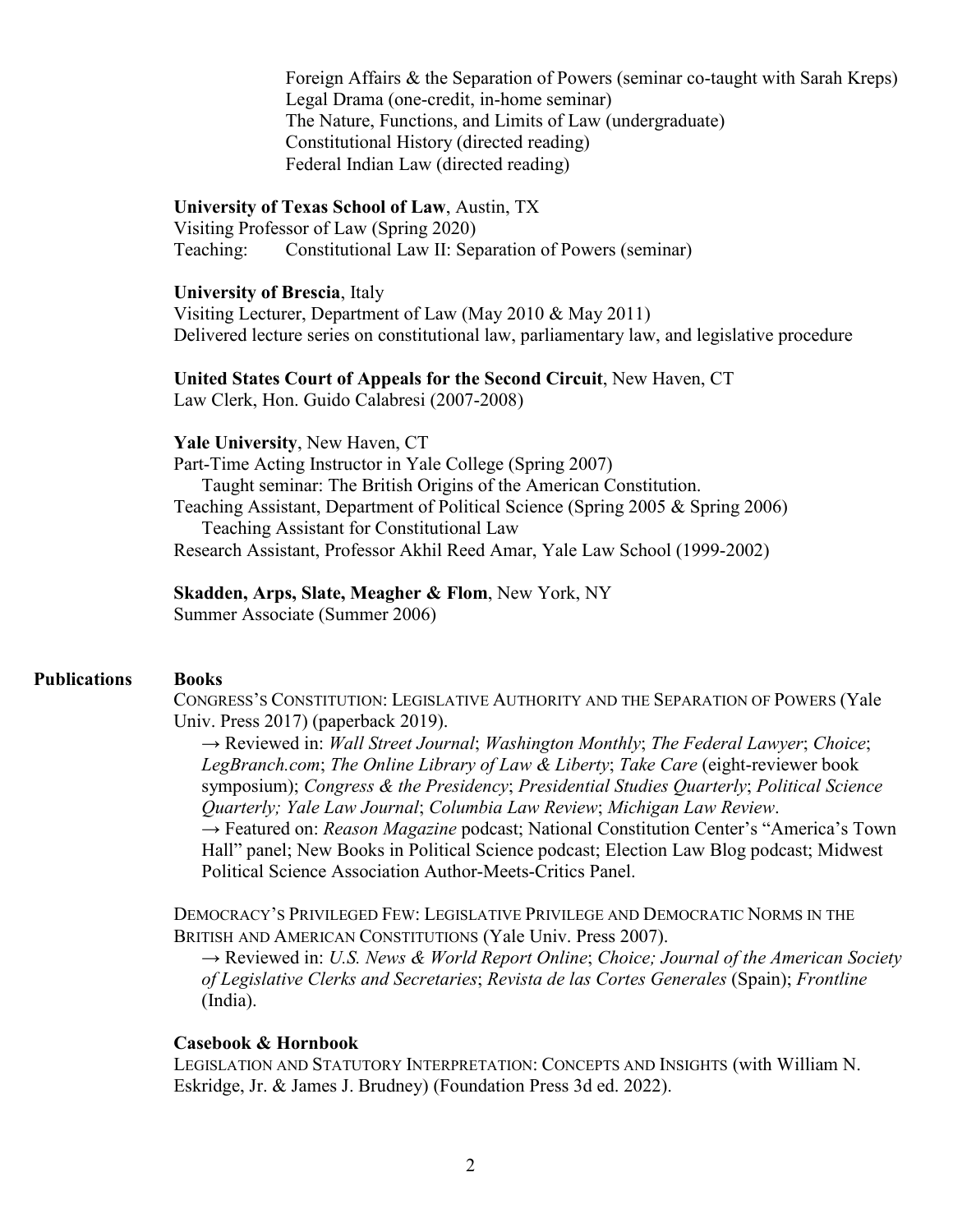CASES AND MATERIALS ON LEGISLATION AND REGULATION: STATUTES AND THE CREATION OF PUBLIC POLICY (with William N. Eskridge, Jr., James J. Brudney, Philip P. Frickey & Elizabeth Garrett) (West 6th ed. 2020) (5th ed. Supplements 2016 & 2018; 6th ed. Supplement 2021).

## **Journal Articles**

*Beating a Dead Corpse*, 120 MICH. L. REV. 1187 (2022) (reviewing DON HERZOG, SOVEREIGNTY, RIP (2020)).

*Nixon/Trump: Strategies of Judicial Aggrandizement*, 110 GEO. L.J. 125 (2021).

*Congressional Overspeech*, 89 FORDHAM L. REV. 529 (2020).

*Constitutional Maturity, or Reading Weber in the Age of Trump*, 34 CONST. COMMENT. 17 (2019).

*How Constitutional Norms Break Down*, 65 UCLA L. REV. 1430 (2018) (symposium issue: "The Safeguards of Our Constitutional Republic") (with David E. Pozen).

 $\rightarrow$  Portuguese translation in 4 REVISTA PUBLICUM 281 (2018) (Brazil).

*The Brennan Lecture: The Separation of Powers and the Public, 42 OKLA. CITY U. L. REV. 309* (2018).

*Unprecedented? Judicial Confirmation Battles and the Search for a Usable Past*, 131 HARV. L. REV. 96 (2017).

*Gridlock?*, 130 HARV. L. REV. F. 51 (2016), http://harvardlawreview.org/2016/11/gridlock-2/.

*Governing and Deciding Who Governs*, 2015 U. CHI. LEGAL F. 73 (symposium issue: "Does Election Law Serve the Electorate?").

*A Fourth Way? Bringing Politics Back into Recess Appointments (And the Rest of the Separation of Powers, Too)*, 64 DUKE L.J. ONLINE 161 (2015), http://dlj.law.duke.edu/2015/05/bringingpolitics-back-into-recess-appointments-and-the-rest-of-the-separation-of-powers-too/ (response piece in annual Administrative Law Symposium).

*Whose Secrets?*, 127 HARV. L. REV. F. 86 (2013), http://harvardlawreview.org/2013/12/whose-secrets/.

 *The Phenomenology of Gridlock*, 88 NOTRE DAME L. REV. 2065 (2013) (symposium issue: "The American Congress: Legal Implications of Gridlock").

 *"In the Time of a Woman, Which Sex Was Not Capable of Mature Deliberation": Late Tudor Parliamentary Relations and Their Early Stuart Discontents*, 25 YALE J.L. & HUMAN. 181 (2013).

*Congress's Constitution*, 160 U. PA. L. REV. 715 (2012).

*The Unconstitutionality of the Filibuster*, 43 CONN. L. REV. 1003 (2011) (symposium issue: "Is Our Constitutional Order Broken?").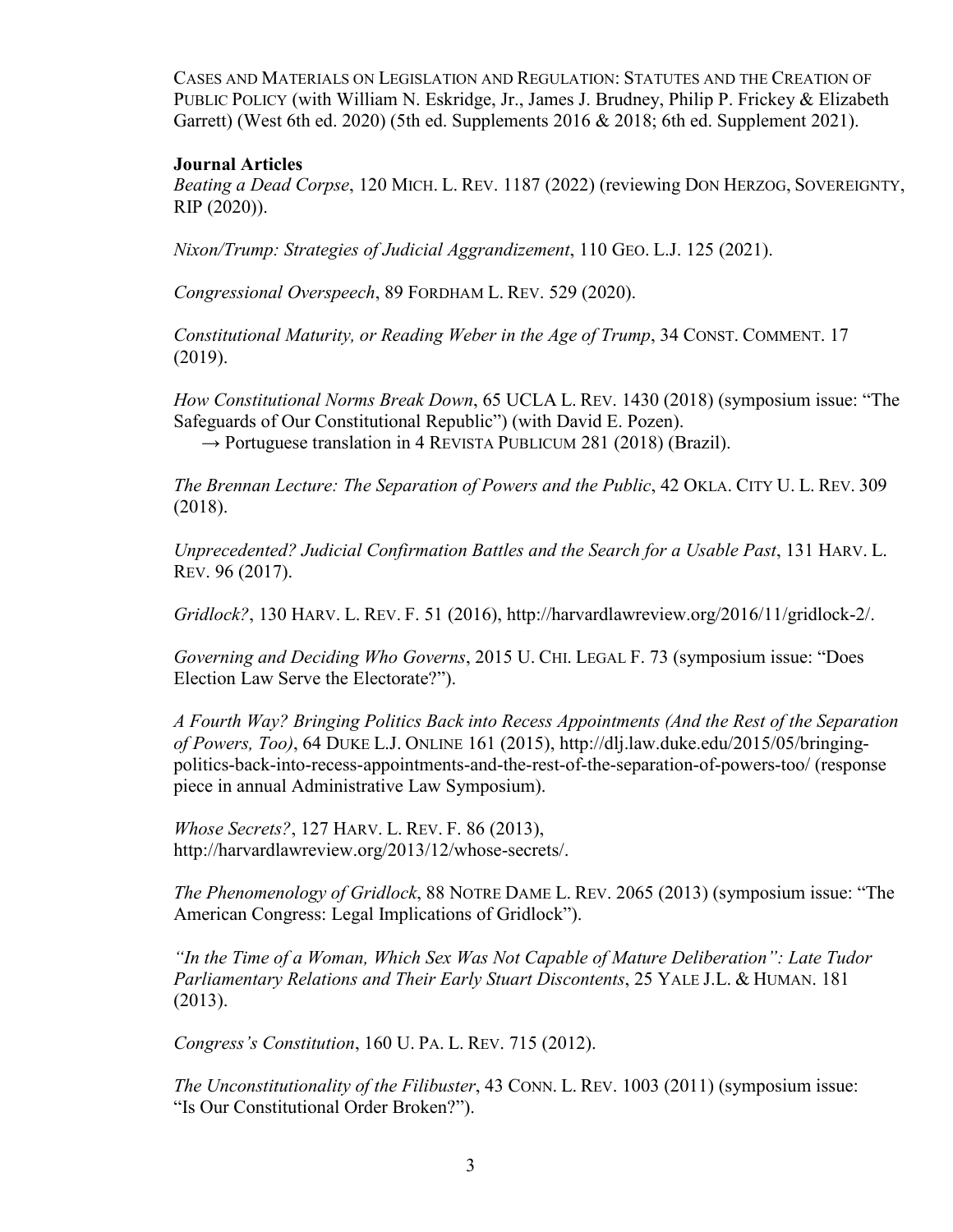*Multiplicity in Federalism and the Separation of Powers*, 120 YALE L.J. 1084 (2011) (reviewing ALISON L. LACROIX, THE IDEOLOGICAL ORIGINS OF AMERICAN FEDERALISM (2010)).

*The Political Animal and the Ethics of Constitutional Commitment*, 124 HARV. L. REV. F. 1 (2011), http://harvardlawreview.org/2011/02/the-political-animal-and-the-ethics-of constitutional-commitment/.

 *Impeachment and Assassination*, 95 MINN. L. REV. 347 (2010).

*Is the Filibuster Constitutional?*, 158 U. PA. L. REV. PENNUMBRA 245 (2010), http://www.pennlawreview.com/online/158-U-Pa-L-Rev-PENNumbra-245.pdf (debate with Michael J. Gerhardt).

 *Executive Branch Contempt of Congress*, 76 U. CHI. L. REV. 1083 (2009).

 *Leaving the House: The Constitutional Status of Resignation from the House of Representatives*, 58 DUKE L.J. 177 (2008).

*Curing Congress's Ills: Criminal Law as the Wrong Paradigm for Congressional Ethics*, 117 YALE L.J. POCKET PART 238 (2008), http://yalelawjournal.org/pdf/ CuringCongresssIlls\_CriminalLawastheWrongParadigmforCo\_nvch4vnu.pdf.

 Comment, *Cleaning House: Congressional Commissioners for Standards*, 117 YALE L.J. 165 (2007).

 *Social Reproduction and Religious Reproduction: A Democratic-Communitarian Analysis of the*  Yoder *Problem*, 15 WM. & MARY BILL RTS. J. 263 (2006).

 $\rightarrow$  Excerpt reprinted in RELIGIOUS LIBERTY 37-47 (Sylvia Engdahl ed., 2007).

 Book Review, 2005 PUB. L. 670 (reviewing NEAL DEVINS & LOUIS FISHER, THE DEMOCRATIC CONSTITUTION (2004)).

 Book Note, *It's the Aggregation, Stupid!*, 23 YALE L. & POL'Y REV. 577 (2005) (reviewing JAMES SUROWIECKI, THE WISDOM OF CROWDS (2004)).

#### **Popular Press**

Articles on constitutional issues published in the *New York Times*, *Washington Post*, *Politico*, *NBC News*, *New Republic*, *Slate*, *The Hill*, and *Weekly Standard*, among others. Complete list available upon request.

**Testimony** *Article One: Strengthening Congressional Oversight Capacity*, Hearing Before the H. Select Comm. on the Modernization of Congress, 117th Cong. (Nov. 4, 2021), *available at* https://modernizecongress.house.gov/committee-activity/hearings/article-one-strengtheningcongressional-oversight-capacity.

> *The Constitutional Framework for Congress's Ability to Uphold Standards of Member Conduct*, Hearing Before the Subcomm. on the Constitution, Civil Rights, and Civil Liberties of the H. Comm. on the Judiciary, 117th Cong. (March 11, 2021), *available at* https://judiciary.house.gov/ calendar/eventsingle.aspx?EventID=4433.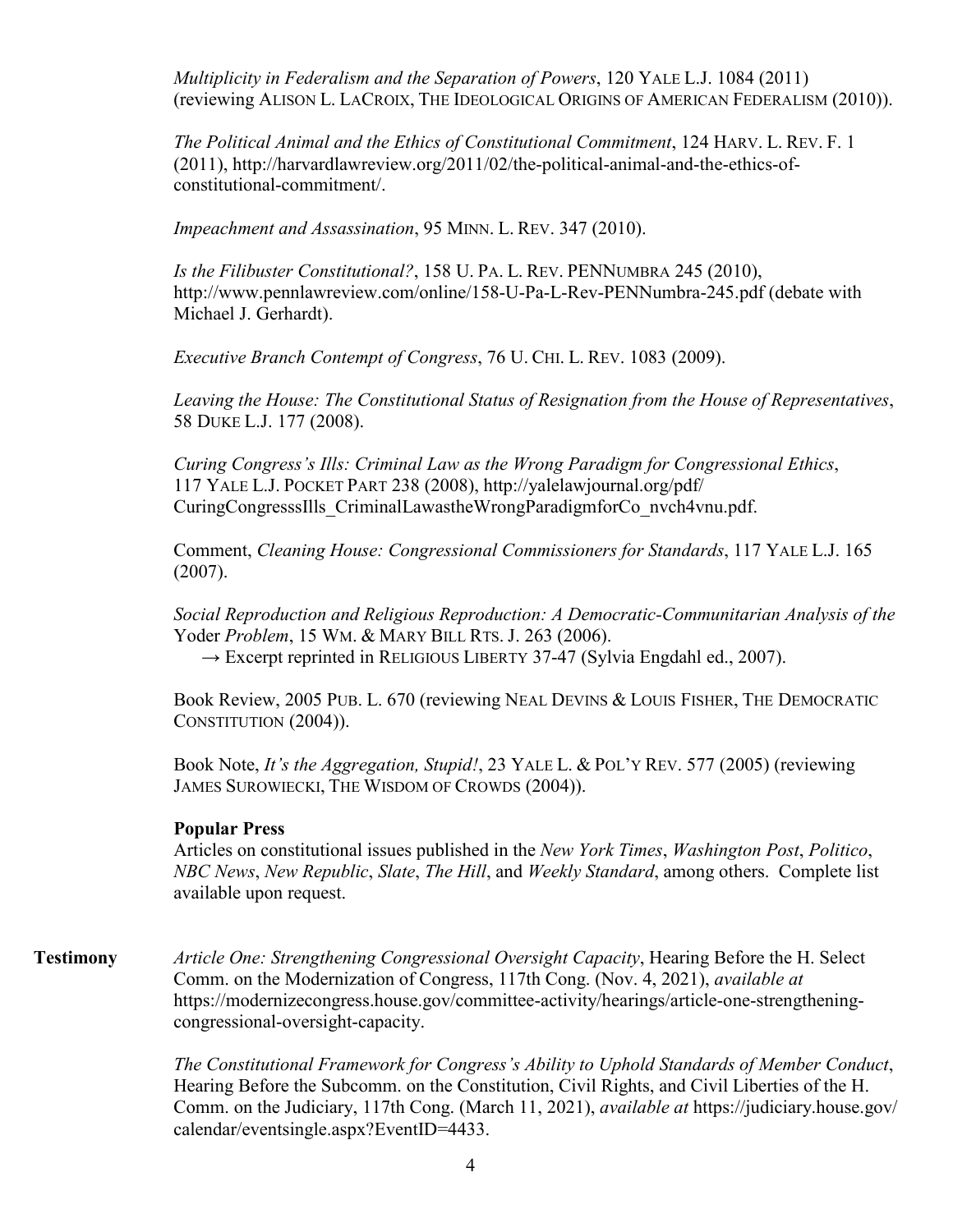*Protecting Congress' Power of the Purse and the Rule of Law*, Hearing Before the H. Comm. on the Budget, 116th Cong. 11-74 (March 11, 2020), *available at* https://www.govinfo.gov/ app/details/CHRG-116hhrg41966/context.

**Presentations** *The Third Branch: Looking at the Supreme Court*, The Washington Center's Inside Washington 2022 Academic Seminar, Washington, DC (scheduled for May 27, 2022).

> *Congress's Constitution*, Stennis Fellows Program Roundtable, Stennis Center for Public Service, Washington, DC (March 4, 2022).

Distinguished Commentator, Panel on the Separation of Powers, National Conference of Constitutional Law Scholars, University of Arizona William H. Rehnquist Center, via Zoom (Feb. 19, 2022).

*Nixon/Trump: Strategies of Judicial Aggrandizement*, University of Chicago Constitutional Law Workshop, Chicago, IL (Oct. 4, 2021).

Panelist, Roundtable Discussion on Legislative Constitutionalism, Congress & History Conference, via Zoom (June 10, 2021).

Panelist, Plenary Session on "Advancing an Anti-Entrenchment Agenda," American Constitution Society National Convention, via Zoom (June 8, 2021).

*Congress's Constitution*, McConnell Center Lecture Series, University of Louisville, via Zoom (Apr. 14, 2021).

*Nixon/Trump: Strategies of Judicial Aggrandizement*, Berkeley Law Public Law & Public Policy Workshop, via Zoom (Feb. 22, 2021).

*Constitutional Consequences: Impeachment and Congress After the Siege*, Georgetown University Law Center, via Zoom (Jan. 15, 2021).

*Congressional Oversight and Congressional Legitimacy*, "Is Congress Legitimate?" Panel, AALS Section on Legislation & Law of the Political Process, Association of American Law Schools Annual Meeting, via Zoom (Jan. 6, 2021).

*Separation of Powers*, American Political Science Association Congressional Fellowship Orientation Program, via Zoom (Dec. 1, 2020).

*The Supreme Court: The Historical and Political Significance of America's Highest Court*, Co-sponsored by the Graduate School of Political Management at George Washington University and the Government Affairs Industry Network, via Zoom (Sept. 10, 2020).

*Congressional Overspeech*, Legislation Roundtable, Yale Law School, New Haven, CT (Feb. 28, 2020).

Discussant, Judicial Administration / Judicial Process Roundtable, Duke Law School, Durham, NC (Dec. 12, 2019).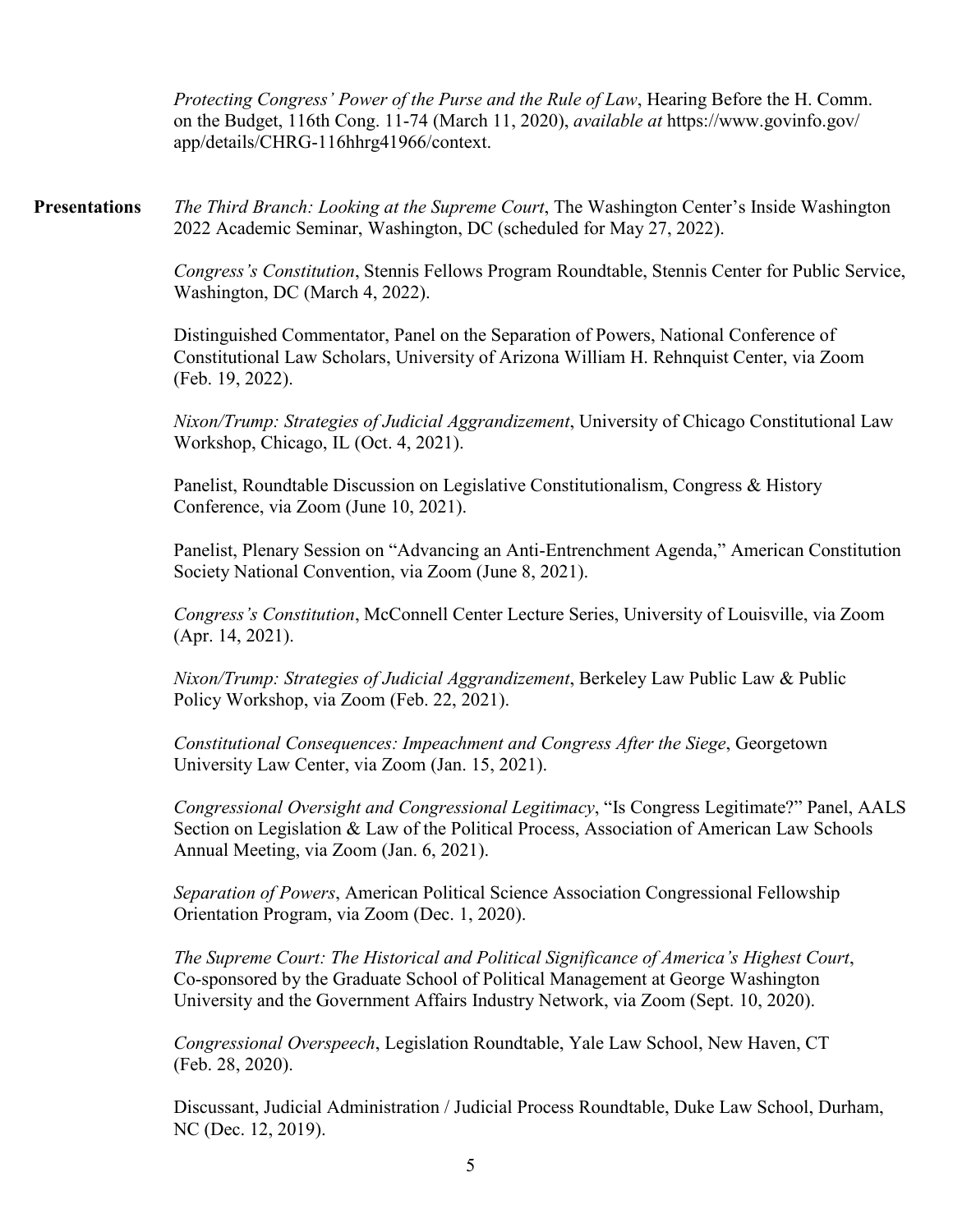*Impeachment: The Current State of Play*, Program in Public Law, Duke Law School, Durham, NC (Nov. 21, 2019).

*Overview of the Impeachment Process*, American Political Science Association Congressional Fellowship Orientation Program, R Street Institute, Washington, DC (Nov. 12, 2019).

*Congressional Overspeech*, Georgetown University Law Center Faculty Workshop, Washington, DC (Nov. 12, 2019).

*Congressional Overspeech*, University of Colorado Law School Faculty Workshop, Boulder, CO (Oct. 4, 2019).

*Three Ways of Looking at the Trump Presidency*, "Trump, Constitutional Crisis, and American Democracy" Breaking News Panel, American Political Science Association Annual Meeting, Washington, DC (Aug. 29, 2019) (broadcast live on C-SPAN).

*Congressional Overspeech*, University of Alabama School of Law Faculty Workshop, Tuscaloosa, AL (Aug. 26, 2019).

*The Power of the Purse in Historical Perspective*, "Congress's Power of the Purse in a Polarized Era" Conference, University of California, Hastings College of the Law, San Francisco, CA (March 15, 2019).

*Vicious Politics*, Keynote Address, Fifth Annual Shawnee Trail Conference on American Politics and Constitutionalism, Kinder Institute on Constitutional Democracy, University of Missouri, Columbia, MO (March 8, 2019).

*Congress's Constitution*, Constitutional Theory Seminar, Tulane Law School, New Orleans, LA (Feb. 25, 2019).

*Three Ways of Looking at the Trump Presidency*, Texas Law Review Symposium, "Reclaiming and Restoring—Constitutional Norms," University of Texas School of Law, Austin, TX (Feb. 8, 2019).

Panelist, "What's in Store for President Trump? Oversight in the New Congress," Center for Constitutional Governance, Columbia Law School, New York, NY (Jan. 28, 2019).

Discussant, Judicial Administration / Judicial Process Roundtable, Duke Law School, Durham, NC (Dec. 14, 2018).

*Congress's Constitution*, University of Texas Law School Faculty Workshop, Austin, TX (Dec. 3, 2018).

*Congress's Constitution*, Oxford Public Law Discussion Group, Oxford, UK (Nov. 9, 2018).

*How Constitutional Norms Break Down*, Oxford Law Faculty Workshop, Oxford, UK (Nov. 8, 2018).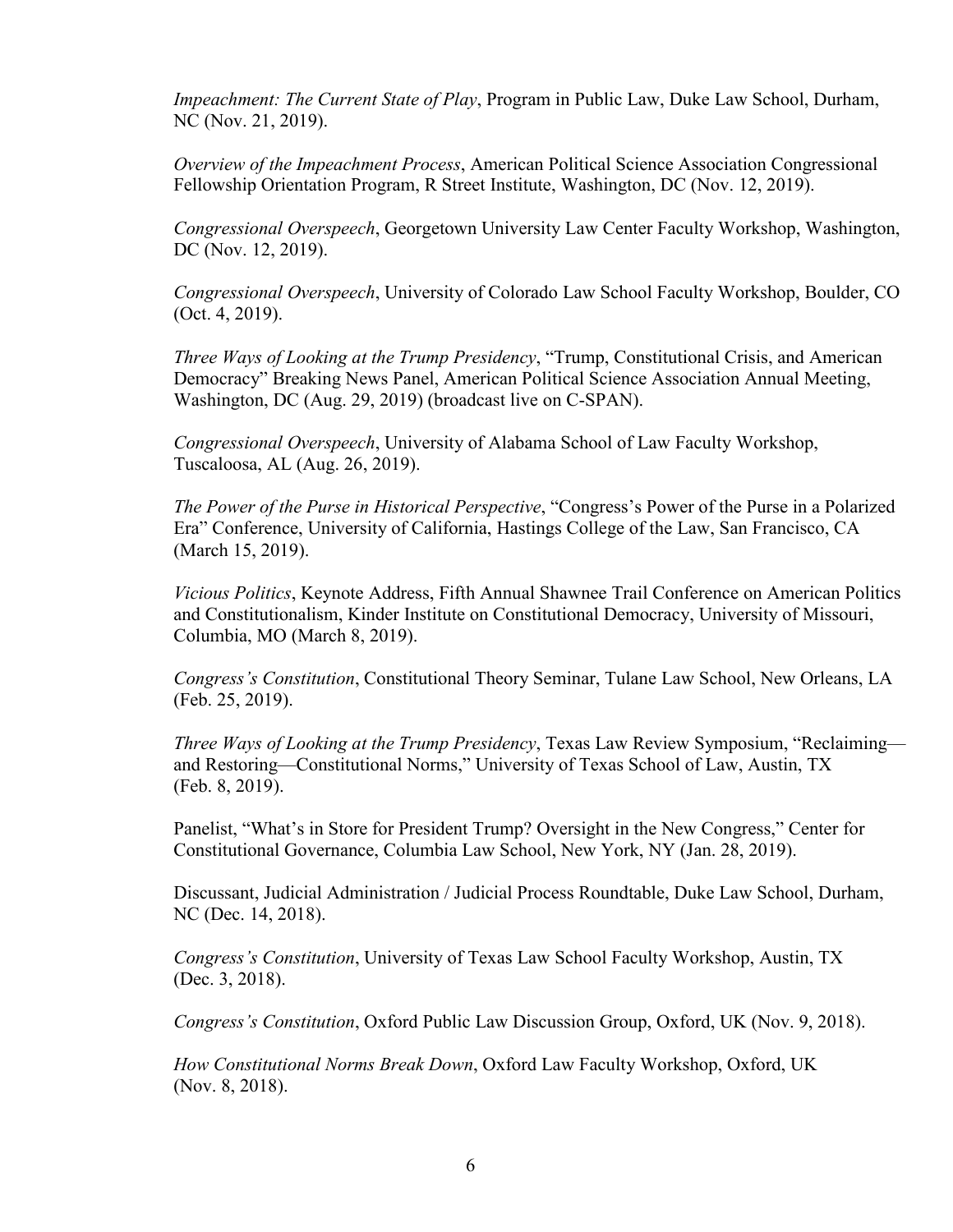*Congress's Constitution*, Recent Books on the Constitution Seminar, Georgetown University Law Center, Washington, DC (Oct. 23, 2018).

*Congress's Constitution*, University of California, Irvine School of Law Faculty Workshop, Irvine, CA (Sept. 20, 2018).

Discussant, "The Separation of Powers" Panel, Congress & History Conference, Princeton University, Princeton, NJ (June 7, 2018).

*Trump's Weakness … Congress's Strength(?)*, "The President and Congress: Co-Equal?" Panel, "The U.S. Presidency in Crisis?" Conference, Princeton University Center for the Study of Democratic Politics, Princeton, NJ (May 4, 2018).

*Hot off the Press Book Talks: Congress's Constitution*, Program in Law and Public Affairs, Princeton University, Princeton, NJ (May 3, 2018).

Author, "Author Meets Critics: *Congress's Constitution*" Panel, MPSA Section on Legislative Institutions, Midwest Political Science Association Annual Meeting, Chicago, IL (Apr. 6, 2018).

*Running Against Washington and Congressional Capacity*, "Congressional Reflections and Recommendations" Panel, Federalist Society Conference on "Restoring Article I," U.S. Capitol, Washington, DC (March 22, 2018).

Respondent, Legislation Roundtable, Fordham Law School, New York, NY (March 2, 2018).

*Congress's Constitution*, The Yale Club of New York, New York, NY (March 1, 2018).

*How Constitutional Norms Break Down*, UCLA Law Review Symposium, "The Safeguards of Our Constitutional Republic," UCLA Law School, Los Angeles, CA (Feb. 2, 2018).

*Congress's Constitution*, Drexel University Thomas R. Kline School of Law Faculty Workshop, Philadelphia, PA (Jan. 22, 2018).

*Congress's Constitution*, "Congressional Procedure, Politics, and Power" Panel, AALS Section on Legislation & Law of the Political Process, Association of American Law Schools Annual Meeting, San Diego, CA (Jan. 5, 2018).

*Unprecedented? Judicial Confirmation Battles and the Search for a Usable Past*, Harvard Law Review Supreme Court Forum, Harvard Law School, Cambridge, MA (Nov. 15, 2017).

Concluding Remarks, Book Celebration for *Congress's Constitution*, Cornell Law School, Ithaca, NY (Nov. 10, 2017).

*The Separation of Powers and the Public*, The William J. Brennan Lecture, Oklahoma City University School of Law, Oklahoma City, OK (Oct. 19, 2017).

*Unprecedented? Judicial Confirmation Battles and the Search for a Usable Past*, Oklahoma City University School of Law Faculty Workshop, Oklahoma City, OK (Oct. 19, 2017).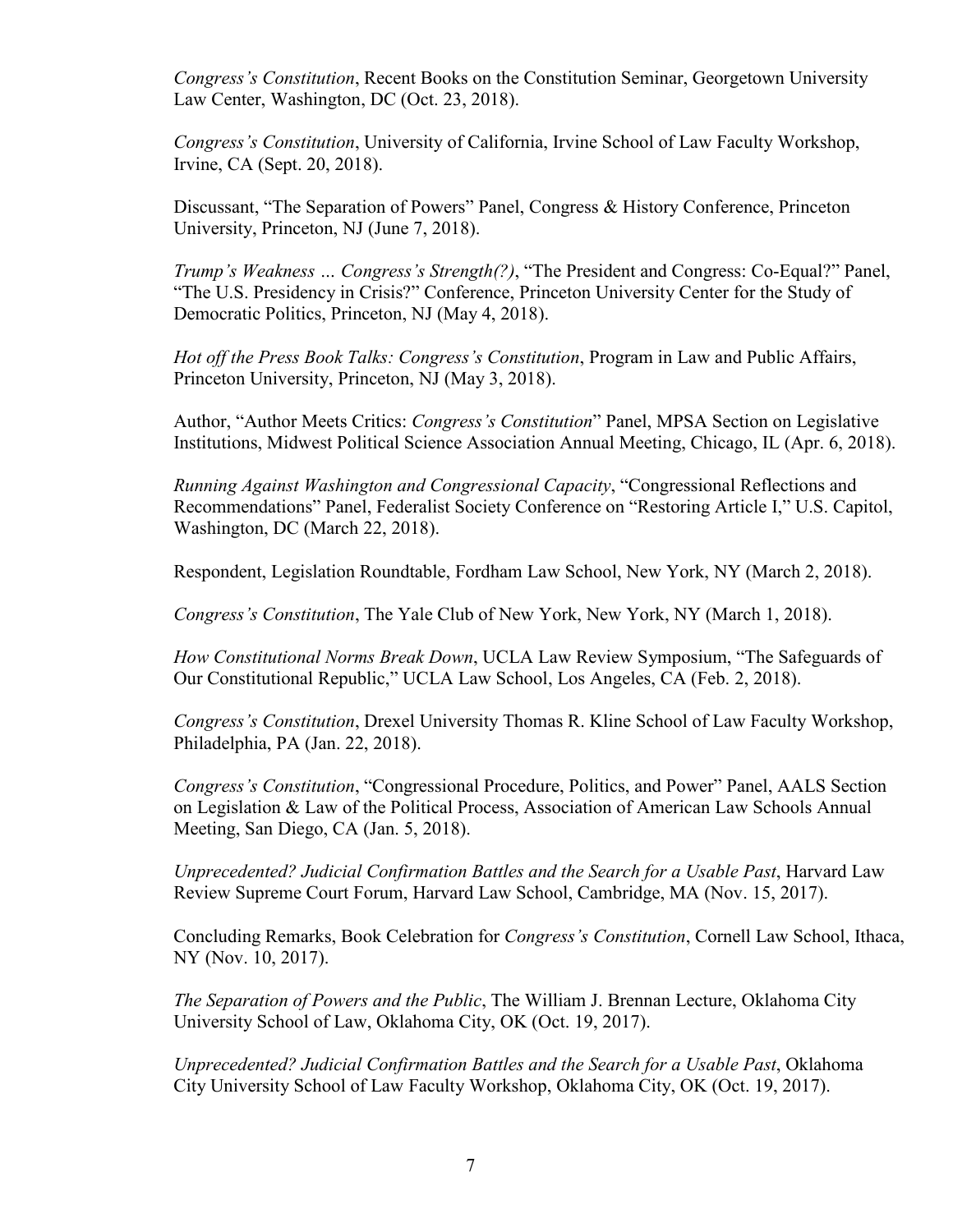*What Happened to Congress?*, Panel discussion with David Mayhew (Yale) and Carl Hulse (*New York Times*), National Constitution Center, Philadelphia, PA (June 19, 2017) (a book launch for *Congress's Constitution*).

*Congressional Checks on the President*, Constitutional Conversation, Stanford Constitutional Law Center, Stanford, CA (May 1, 2017).

*Congress's Constitution*, Cornell Law School Advisory Council Meeting, New York, NY (Apr. 28, 2017).

*Congressional Pushback?*, Conference on "Prospects for American Democracy in the Age of Trump: A Preliminary Assessment," Cornell Law School, Ithaca, NY (March 18, 2017).

*Congress's Constitution: Cameral Rulemaking Authority*, UCLA Law School Faculty Workshop, Los Angeles, CA (Feb. 27, 2017).

Panelist, Roundtable on the Role of Constitutional Theory Today, Center for Constitutional Governance, Columbia Law School, New York, NY (Nov. 11, 2016).

*Interbranch Interaction in the Policymaking Process*, Conference on "Obama's Court: Recent Changes in U.S. Constitutional Law in Transatlantic Perspective," Humboldt University, Berlin, Germany (Oct. 28-29, 2016).

Panelist, "A Right to 'Know' or a Right to 'No'?: Examining the Congressional-Executive Branch Struggle Over Access to Information," conference co-sponsored by the Levin Center and the Constitution Project, Washington, DC (Oct. 25, 2016) (broadcast live on C-SPAN).

*Confirmation Politics in the Public Sphere*, Wisconsin Law Review Symposium: "Modern Federal Judicial Selection," University of Wisconsin Law School, Madison, WI (Oct. 14, 2016).

*Separation-of-Powers Multiplicity in the American Constitution*, European Consortium for Political Research Standing Group on Regulatory Governance Sixth Biennial Conference, Tilburg, The Netherlands (July 6-8, 2016).

*Separation-of-Powers Multiplicity*, William & Mary Law School Faculty Workshop, Williamsburg, VA (Apr. 14, 2016).

Respondent, Legislation Roundtable, Cardozo Law School, New York, NY (March 11, 2016).

*The Power of the Purse and Interbranch Conflict*, Research Seminar on Constitutional Thought & History, Rothermere American Institute, University of Oxford, Oxford, UK (Apr. 30, 2015).

*A Fourth Way? Bringing Politics Back into Recess Appointments*, Duke Law Journal Administrative Law Symposium, Duke Law School, Durham, NC (Feb. 6, 2015).

*Governing and Deciding Who Governs*, Cornell Law School Faculty Scholarship Retreat, Ithaca NY (Jan. 16, 2015).

*Separation-of-Powers Multiplicity*, London School of Economics Legal & Political Theory Forum, London, UK (Nov. 26, 2014).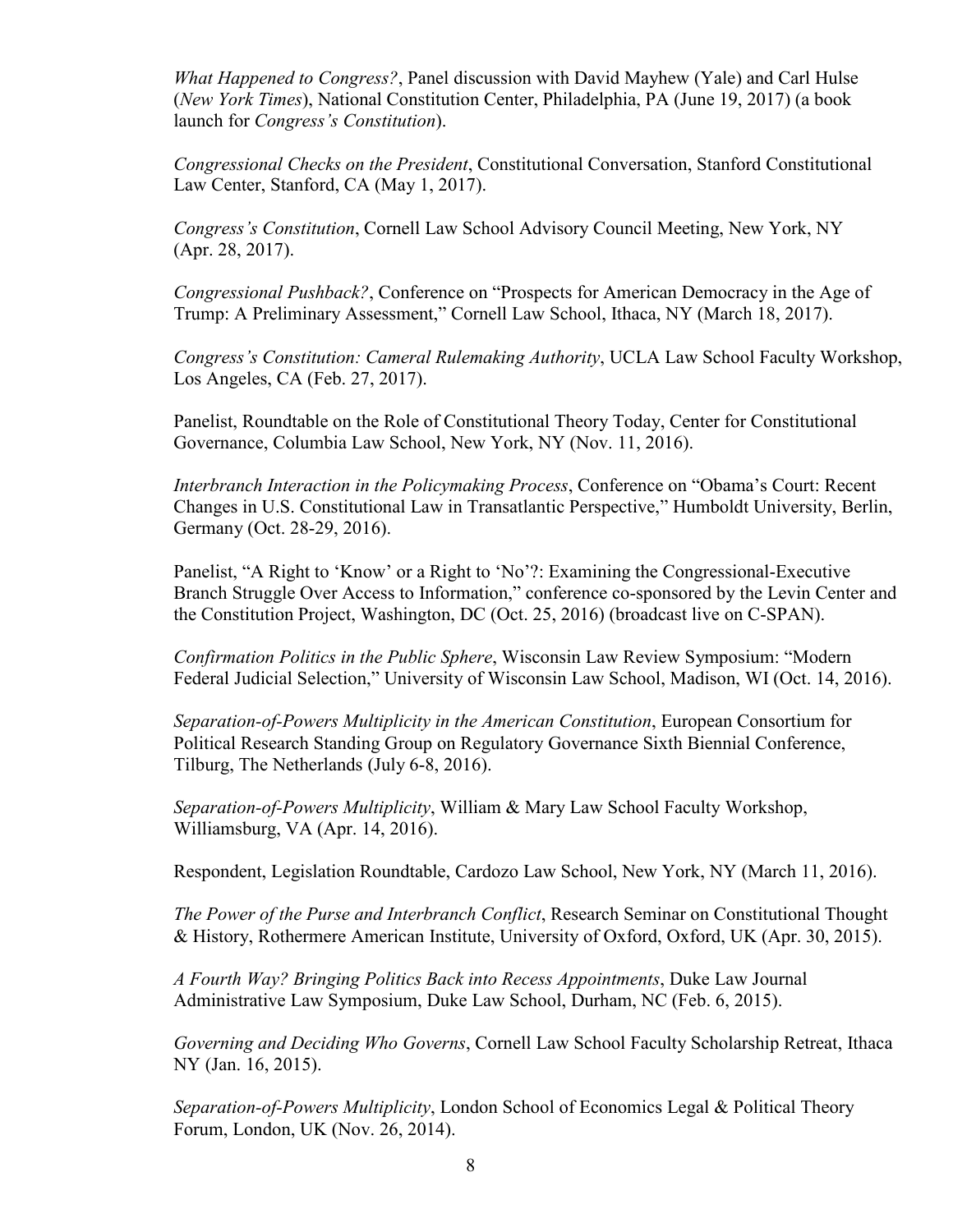*Governing and Deciding Who Governs*, University of Chicago Legal Forum Symposium: "Does Election Law Serve the Electorate?", University of Chicago Law School, Chicago, IL (Nov. 7, 2014).

*Reconsidering Congress*, Yale-Duke Foreign Relations Law Roundtable, New Haven, CT (Oct. 3, 2014).

*The Personnel Power*, Boston University Legal History Workshop, Boston, MA (Oct. 1, 2014).

*Gridlock and Its Antidotes: Filibusters, Shutdowns, and the Future of Congressional Dealmaking*, Yale Law School Federalist Society, New Haven, CT (Feb. 27, 2014).

*The Power of the Purse and Interbranch Conflict*, University of North Carolina School of Law Faculty Workshop, Chapel Hill, NC (Feb. 20, 2014).

*The Power of the Purse and Interbranch Conflict*, University of Richmond School of Law Faculty Colloquium, Richmond, VA (Jan. 24, 2014).

*Separation-of-Powers Multiplicity*, University of Chicago Constitutional Law Workshop, Chicago, IL (Nov. 7, 2013).

*Separation-of-Powers Multiplicity*, Notre Dame London Law Centre Conference: "International Perspectives on Public Law," London, UK (Oct. 18-19, 2013).

Panelist, Constitution Day Symposium, Cornell Law School, Ithaca, NY (Sept. 17, 2013).

Panelist, Conference on Mariah Zeisberg's *War Powers: The Politics of Constitutional Authority*, Georgetown University Law Center, Washington, DC (Sept. 13-14, 2013).

Respondent, Columbia Law School National Security Law Workshop, New York, NY (July 9-10, 2013).

*Separation-of-Powers Multiplicity*, Cornell Law School Summer Workshop Series, Ithaca, NY (June 26, 2013).

Constitutional Law 'Schmooze' on Constitutional Interpretation, American Constitution Society National Convention, Washington, DC (June 13, 2013).

*Separation-of-Powers Multiplicity*, University of Houston Law Center Faculty Colloquium, Houston, TX (April 4, 2013).

*Separation-of-Powers Multiplicity*, University of Pennsylvania Law School Constitutional Law Speaker Series, Philadelphia, PA (March 14, 2013).

*The Phenomenology of Gridlock*, Duke Law School Statutory Interpretation Colloquium, Durham, NC (Feb. 14, 2013).

*Gridlock in the Public Sphere*, Notre Dame Law Review Symposium: "The American Congress: Legal Implications of Gridlock," Notre Dame Law School, Notre Dame, IN (Nov. 16, 2012).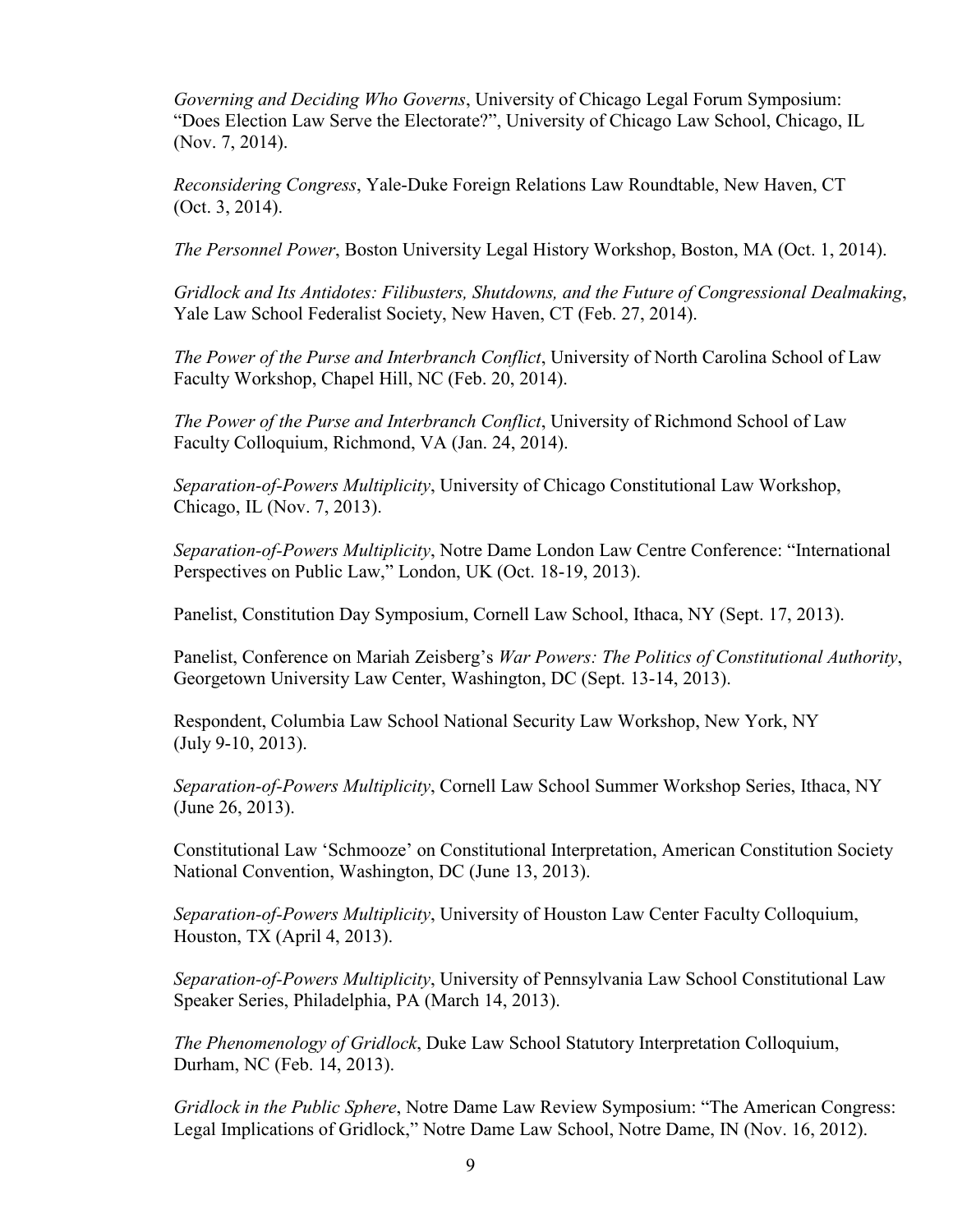*Constituting Constraints*, Columbia Law School Conference: "Are Government Institutions Constrained by Law?", New York, NY (Sept. 21, 2012).

*Separation-of-Powers Multiplicity in the American Constitution*, University College, Dublin Workshop: "Beyond Montesquieu: Re-thinking the Architecture of Contemporary Governance," Dublin, Ireland (March 29, 2012).

*Debate on the Constitutionality of the Filibuster* (with Michael J. Gerhardt, UNC Law School), Duke Law School Program in Public Law, Durham, NC (March 19, 2012).

*Congress's Constitution*, University of Pennsylvania Law Review Author Lunch, Philadelphia, PA (Feb. 10, 2012).

*Congress's Constitution*, Duke Law School Legal Theory Colloquium, Durham, NC (Sept. 21, 2011).

*"In the Time of a Woman, Which Sex Was Not Capable of Mature Deliberation": Late-Tudor Parliamentary Relations and Their Early-Stuart Discontents*, Lecture in Celebration of the Centenary of the Elizabethan Club of Yale University, co-sponsored by the Elizabethan Club and the Yale Law School, New Haven, CT (Feb. 24, 2011).

*The Unconstitutionality of the Filibuster*, Tulane Law School Faculty Workshop, New Orleans, LA (Feb. 7, 2011).

Panelist, Book Celebration for Dorf & Morrison, *The Oxford Introductions to U.S. Law: Constitutional Law*, Cornell Law School, Ithaca, NY (Oct. 25, 2010).

*The Unconstitutionality of the Filibuster*, Connecticut Law Review Symposium: "Is Our Constitutional Order Broken?", University of Connecticut School of Law, Hartford, CT (Oct. 15, 2010).

*Multiplicity in Federalism and the Separation of Powers*, Cornell Law School Summer Workshop Series, Ithaca, NY (July 14, 2010).

*Debate on the Congressional Subpoena Power* (with Irvin Nathan, General Counsel, U.S. House of Representatives), co-sponsored by the Federalist Society and the American Constitution Society, Yale Law School, New Haven, CT (March 25, 2010).

*Impeachment and Assassination*, Cornell Law School Faculty Scholarship Retreat, Ithaca, NY (Jan. 22, 2010).

*The Role of the President, Vice President, and Congress, and the Constitutional Separation of Powers*, Constitutional Café series, Amie and Tony James Art Gallery, CUNY Graduate Center, New York, NY (Nov. 1, 2008).

Respondent, Conference on Empirical Legal Studies, Cornell Law School, Ithaca, NY (Sept. 13, 2008).